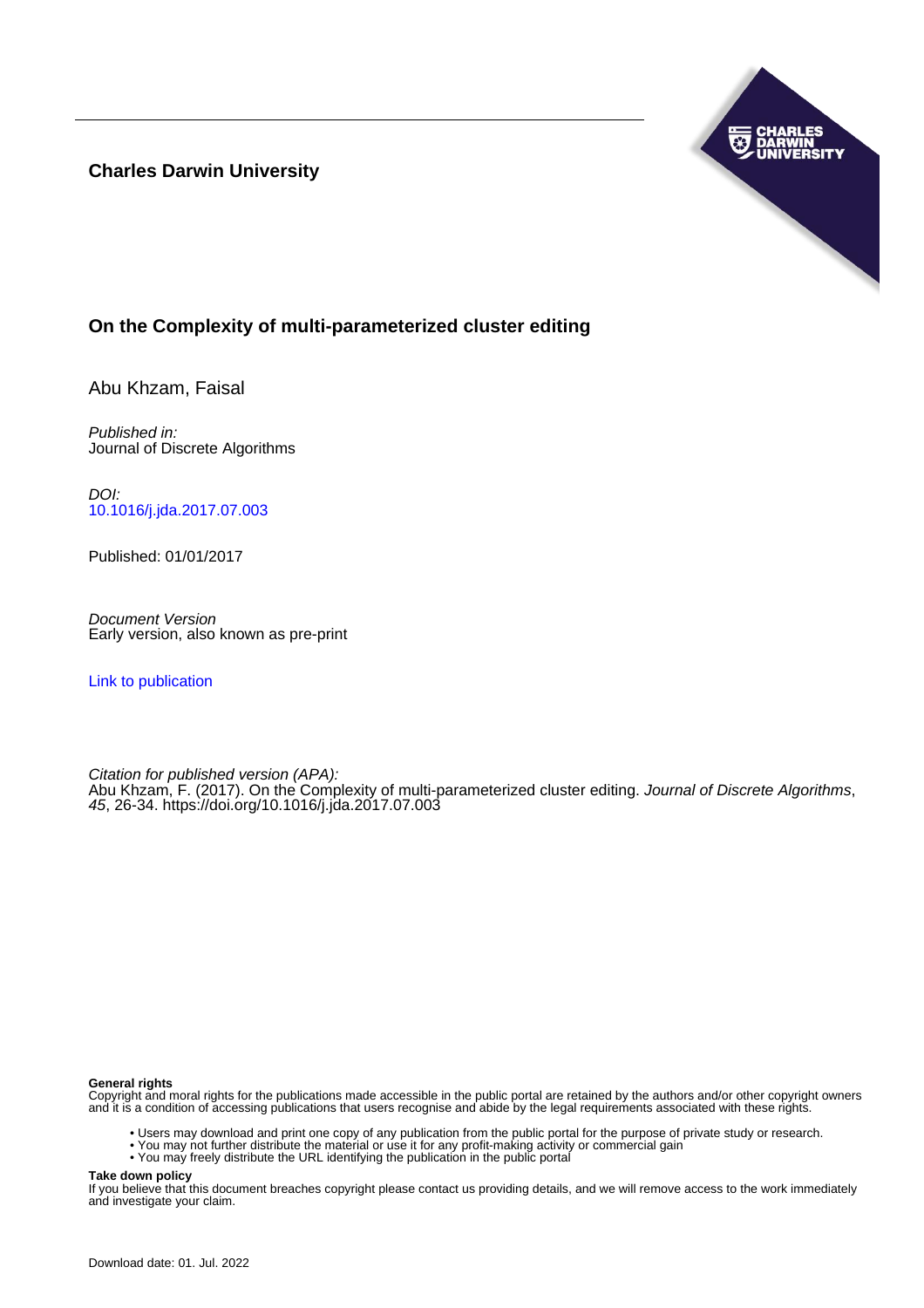# On the Complexity of Multi-Parameterized Cluster Editing $\mathbb{R}$

Faisal N. Abu-Khzam

Department of Computer Science and Mathematics Lebanese American University Beirut, Lebanon

### Abstract

The Cluster Editing problem seeks a transformation of a given undirected graph into a disjoint union of cliques via a minimum number of edge additions or deletions. A multi-parameterized version of the problem is studied, featuring a number of input parameters that bound the amount of both edge-additions and deletions per single vertex, as well as the size of a clique-cluster. We show that the problem remains  $\mathcal{NP}$ -hard even when only one edge can be deleted and at most two edges can be added per vertex. However, the new formulation allows us to solve Cluster Editing (exactly) in polynomial time when the number of edge-edit operations per vertex is smaller than half the minimum cluster size. In other words, Correlation Clustering can be solved efficiently when the number of false positives/negatives per single data element is expected to be small compared to the minimum cluster size. As a byproduct, we obtain a kernelization algorithm that delivers linear-size kernels when the two edge-edit bounds are small constants.

Keywords: Cluster Editing, Correlation Clustering, Multi-parameterization, Kernelization

 $A \triangle A$  preliminary version of a portion of this paper appeared in the  $7<sup>th</sup>$  Annual International Conference on Combinatorial Optimization and Applications (COCOA 2013) [\[2\]](#page-15-0) Email address: faisal.abukhzam@lau.edu.lb (Faisal N. Abu-Khzam)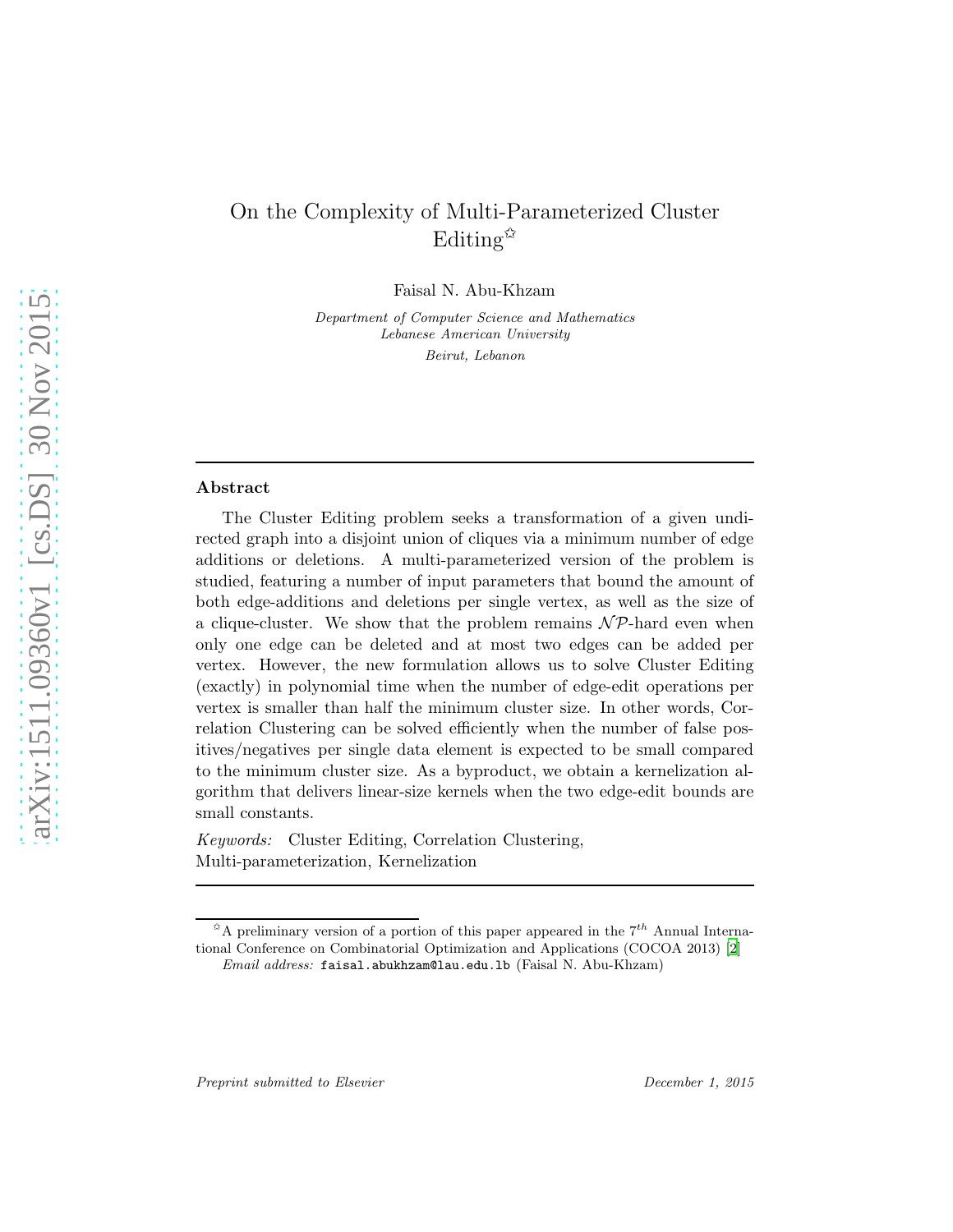## 1. Introduction

Given a simple undirected graph  $G = (V, E)$  and an integer  $k > 0$ , the Cluster Editing Problem asks whether  $k$  or less edge additions or deletions can transform G into a graph whose connected components are cliques. Cluster Editing is  $N\mathcal{P}$ -Complete [\[20](#page-17-0), [23\]](#page-17-1), but it is fixed-parameter tractable with respect to the parameter  $k$  [\[8](#page-16-0), [16](#page-17-2)]<sup>[1](#page-2-0)</sup>. The problem received considerable attention recently as can be seen from a long sequence of continuous algorithmic improvements (see  $[5, 6, 7, 9, 10, 16, 17]$  $[5, 6, 7, 9, 10, 16, 17]$  $[5, 6, 7, 9, 10, 16, 17]$  $[5, 6, 7, 9, 10, 16, 17]$  $[5, 6, 7, 9, 10, 16, 17]$  $[5, 6, 7, 9, 10, 16, 17]$  $[5, 6, 7, 9, 10, 16, 17]$  $[5, 6, 7, 9, 10, 16, 17]$  $[5, 6, 7, 9, 10, 16, 17]$  $[5, 6, 7, 9, 10, 16, 17]$  $[5, 6, 7, 9, 10, 16, 17]$  $[5, 6, 7, 9, 10, 16, 17]$ ). The current asymptotically fastest fixed-parameter algorithm runs in  $O<sup>*</sup>(1.618<sup>k</sup>)$  time [\[5](#page-16-1)]. Moreover, a kernel of order  $2k$  was obtained recently in [\[10](#page-16-5)]. This means that an arbitrary Cluster Editing instance can be reduced in polynomial-time into an equivalent instance where the number of vertices is at most 2k. The number of edges in the reduced instance can be quadratic in k.

Cluster Editing can be viewed as a model for accurate unsupervised "correlation clustering." In such context, edges to be deleted or added from a given instance are considered false positives or false negatives, respectively. Such errors could be small in some practical applications, and they tend to be even smaller per input object, or vertex. In fact, a single data element that is causing too many false positive/negatives might be considered as outlier.

We consider a parameterized version of Cluster Editing where both the number of edges that can be deleted and the number of edges that can be added, per vertex, are bounded by input parameters. We refer to these two bounds by error parameters. Similar parameterizations appeared in [\[18](#page-17-4)] and [\[19\]](#page-17-5). In [\[18\]](#page-17-4), two parameters p and q were used to bound (respectively) (i) the number of edges that can be added between elements of the same cluster and (ii) the number of edges that can be deleted between a cluster and the rest of the graph. In [\[19\]](#page-17-5), the total number of edge-edit operations, per vertex, and the number of clusters in the target solution are used as additional parameters. We shall see that setting separate bounds on the two parameters could affect the complexity as well as algorithmic solutions of the problem.

We introduce another parameter that bounds, from below, the minimum acceptable cluster size and present a polynomial time algorithm that solves Cluster Editing, exactly, whenever the sum of error parameters is small compared to the minimum cluster size (in the target solution). This condi-

<span id="page-2-0"></span> $1$ We assume familiarity with the notions of fixed-parameter tractability and kernelization algorithms [\[11](#page-16-6), [14,](#page-16-7) [15,](#page-16-8) [22\]](#page-17-6).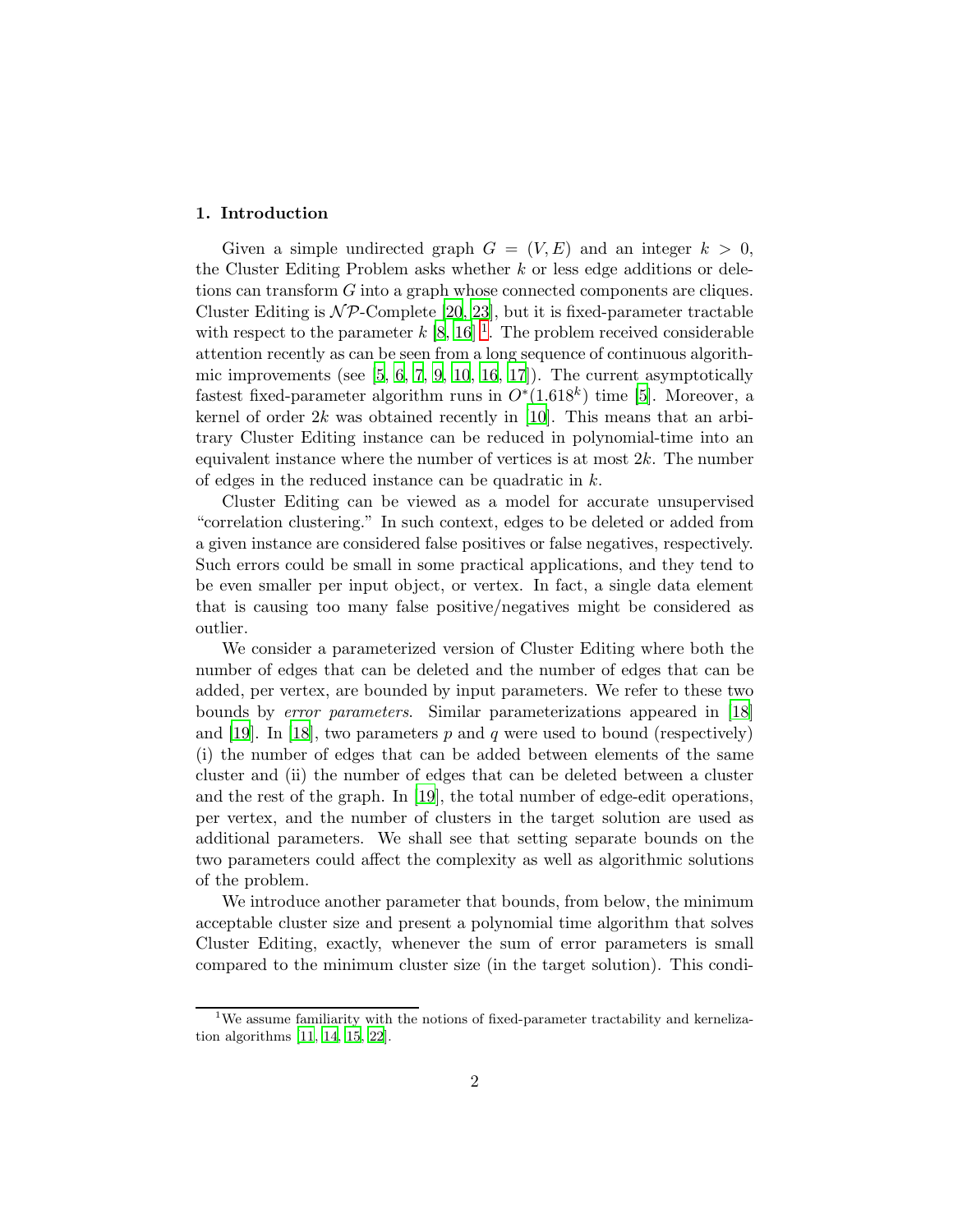tion could be of particular interest in applications where the cluster size is expected to be large or when error parameters per data element are not expected to be high. In this respect, the message conveyed by our work bears the same theme as another, rather experimental, study of various clustering methods conducted in [\[12](#page-16-9)] where it was suggested that Clustering is not as hard as claimed by corresponding  $N\mathcal{P}$ -hardness proofs.

We shall also study the complexity of the multi-parameterized version of Cluster Editing when the error-parameters are small constants. In particular, we show that Cluster Editing remains  $\mathcal{NP}$ -hard even when at most one edge can be deleted and at most two edges can be added per vertex. Moreover, we show in this case that a simple reduction procedure yields a problem kernel whose total size is linear in the parameter  $k$ . Previously known kernelization algorithms cannot be applied to the considered multi-parameterized version and they deliver kernels whose order (number of vertices only) is linear in k.

The paper is organized as follows: section 2 presents some preliminaries; in section 3 we study the complexity of Cluster Editing when parameterized by the error-parameters; section 4 is devoted to a general reduction procedure; the consequent complexity results are presented in sections 5, and section 6 concludes with a summary.

## 2. Preliminaries

We adopt common graph theoretic terminologies, such as neighborhood, vertex degree, adjacency, etc. The term non-edge is used to designate a pair of non-adjacent vertices. Given a graph  $G = (V, E)$ , and a set  $S \subset V$ , the subgraph induced by S is denoted by  $G[S]$ . A clique in a graph is a subgraph induced by a set of pair-wise adjacent vertices. An edge-editing operation is either a deletion or an addition of an edge. We shall use the term cluster graph to denote a transitive undirected graph, which consists of a disjoint union of cliques, as connected components.

For a given graph  $G$  and parameter  $k$ , the Parameterized Cluster Editing problem asks whether  $G$  can be transformed into a cluster graph via  $k$  or less edge-editing operations. In this paper, we consider a multi-parameterized version of this problem that assumes a set of parameters (independent of the input). We shall use the list of parameters in the name of the problem. For example  $(a, d, k)$ -Cluster Editing is formally defined as follows.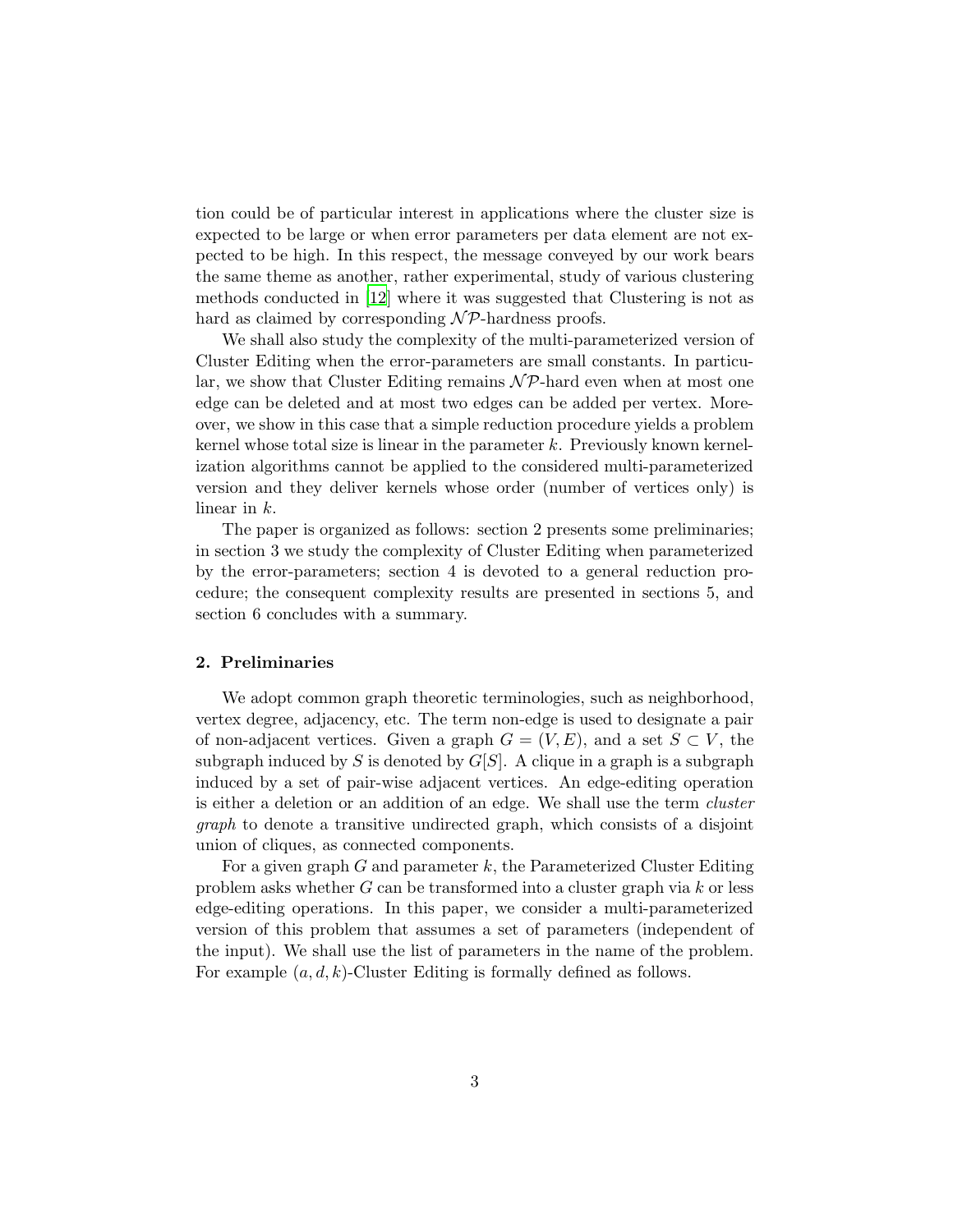## $(a, d, k)$ -Cluster Editing:

**Input:** A graph G, parameters k, a, d, and two functions  $\alpha : V(G) \rightarrow$  $\{0, 1, \cdots, a\}, \delta : V(G) \to \{0, 1, \cdots, d\}.$ 

Question: Can G be transformed into a disjoint union of cliques by at most k edge-edit operations such that:

for each vertex  $v \in V(G)$ , the number of added (deleted) edges incident on v is at most  $\alpha(v)$  ( $\delta(v)$  respectively)?

We shall further use some special terminology to better-present our results. The expression solution graph may be used instead of cluster graph, when dealing with a specific input instance. Edges that are not allowed to be in the cluster graph are called forbidden edges, while edges that are (decided to be) in the solution graph are permanent. An induced path of length two is called a conflict triple, which is so named because it can never be part of a solution graph. To *cliquify* a set S of vertices is to transform  $G[S]$  into a clique by adding edges.

A clique is permanent if each of its edges is permanent. To join a vertex  $v$  to a clique  $C$  is to add all edges between  $v$  and vertices of  $C$  that are not in  $N(v)$ . This operation makes sense only when C is permanent or when turning C to a permanent clique. If v already contains C in its neighborhood, then joining v to C is equivalent to making  $C \cup \{v\}$  a permanent clique. To detach v from C is the opposite operation (of deleting all edges between v and the vertices of  $C$ ).

The first, and simplest, algorithm for Cluster Editing finds a conflict triple in the input graph and "resolves" it by exploring the three cases corresponding to deleting one of the two edges in the path or inserting the missing edge. In each of the three cases, the algorithm proceeds recursively. As such, the said algorithm runs in  $O(3^k)$  time (3 cases per conflict triple). The same idea has been used in almost all subsequent algorithms, which added more sophisticated branching rules.

We first study the  $(a, d)$ -Cluster Editing problem, which corresponds to the case where  $k$  is not a parameter. This version is similar to the one introduced in [\[19\]](#page-17-5) where a bound c is placed on the total number of edgeedit operations per single vertex. The corresponding problem is called c-Cluster Editing. When  $c \geq 4$ , c-Cluster Editing is  $\mathcal{NP}$ -hard (shown also in [\[19\]](#page-17-5)). This does not imply, however, that  $(a, d)$ -Cluster Editing is  $\mathcal{NP}$ -hard when  $a + d = 4$ . To see this, note that  $(a, 0)$ -Cluster Editing is solvable in polynomial time for any  $a \geq 0$ : any solution must add all the needed edges to get rid of all conflict-triples, if this is possible with at most  $a$  edge additions per vertex.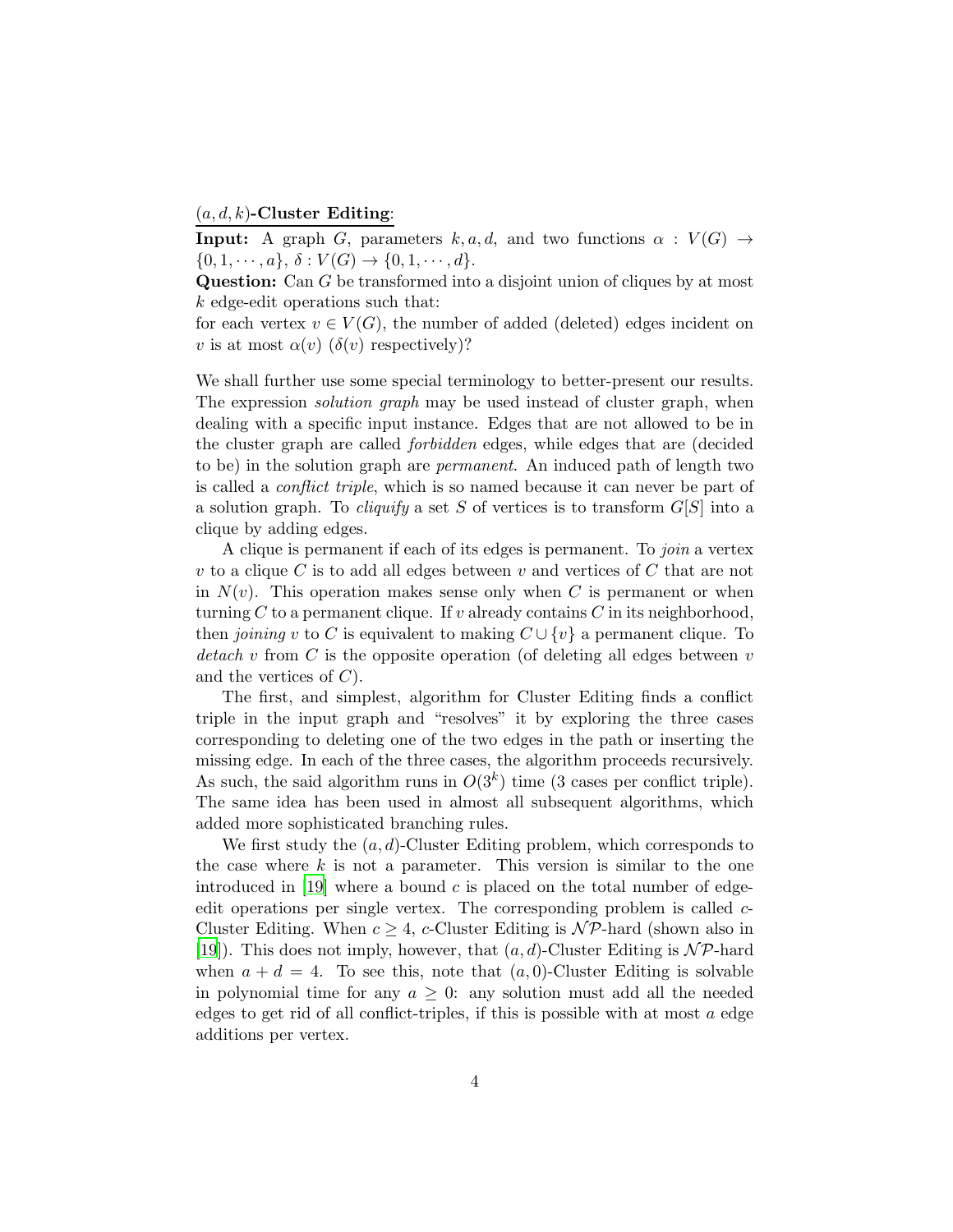Observe that if  $(a, d)$ -Cluster Editing is  $\mathcal{NP}$ -hard then so is  $(a', d')$ -Cluster Editing for all  $a' \ge a$  and  $d' \ge d$ . This follows immediately from the definition since every instance of the first is an instance of the second. We shall prove that  $(2, 1)$ -Cluster Editing is  $N\mathcal{P}$ -hard, which yields the  $\mathcal{NP}$ -hardness of  $(a, 1)$ -Cluster Editing for all  $a > 1$ . It was shown in [\[19](#page-17-5)] that  $(0, 2)$ -Cluster Editing is  $\mathcal{NP}$ -hard. We observe in Section 5 that  $(0, 1)$ -Cluster Editing is solvable in polynomial time, and we conjecture that  $(1, 1)$ -Cluster Editing is solvable in polynomial-time.

A kernelization algorithm with respect to an input parameter  $k$  is a polynomial-time reduction procedure that yields an equivalent problem instance whose size is bounded by a function of k. Known kernelization algorithms for Cluster Editing have so far obtained kernels whose order (i.e., number of vertices) is bounded by a linear function of  $k$  [\[9,](#page-16-4) [10](#page-16-5), [17](#page-17-3)]. The most recent order-bound is  $2k$  [\[10](#page-16-5)].

We introduce the minimum acceptable cluster size, s, as another parameter. This is especially useful when the input graph is preprocessed so it is not expected to contain outlier vertices. Observe that the size of a cluster is expected to be relatively large in some correlation clustering applications, such as social networks [\[21](#page-17-7)]. We shall present (in Section 4) a simple reduction procedure that leads to solving Cluster Editing in polynomial time when  $s > 2(a+d)$ . When  $s \leq 2(a+d)$ , the same reduction procedure delivers kernels whose number of edges is bounded by  $\frac{5k}{4}max(a, 2d)(a + 3d)$ . In other words, when the constraints  $a$  and  $d$  are small constants, the kernel size is linear in  $k$ .

#### 3. The  $(a, d)$ -Cluster Editing Problem

We consider the case where the Cluster Editing problem is parameterized by the add and delete capacities  $a$  and  $d$ , only. In other words, the main objective is to check whether it is possible to obtain a cluster graph by performing at most a additions and d deletions per vertex. We denote the corresponding problem by  $(a, d)$ -Cluster Editing.

It was shown in [\[19](#page-17-5)] that Cluster Editing is  $\mathcal{NP}$ -hard when the total number of edge-edit operations per vertex is four or more. However, as observed earlier, the result (and proof) of [\[19\]](#page-17-5) cannot be used in studying the complexity of each of the separate cases (for a and d) when  $a + d = 4$ . We prove in this section that  $(2, 1)$ -Cluster Editing is  $N \mathcal{P}$ -hard by reduction from the 4-Bounded-Positive-One-in-Three-SAT problem, which is formally defined as follows: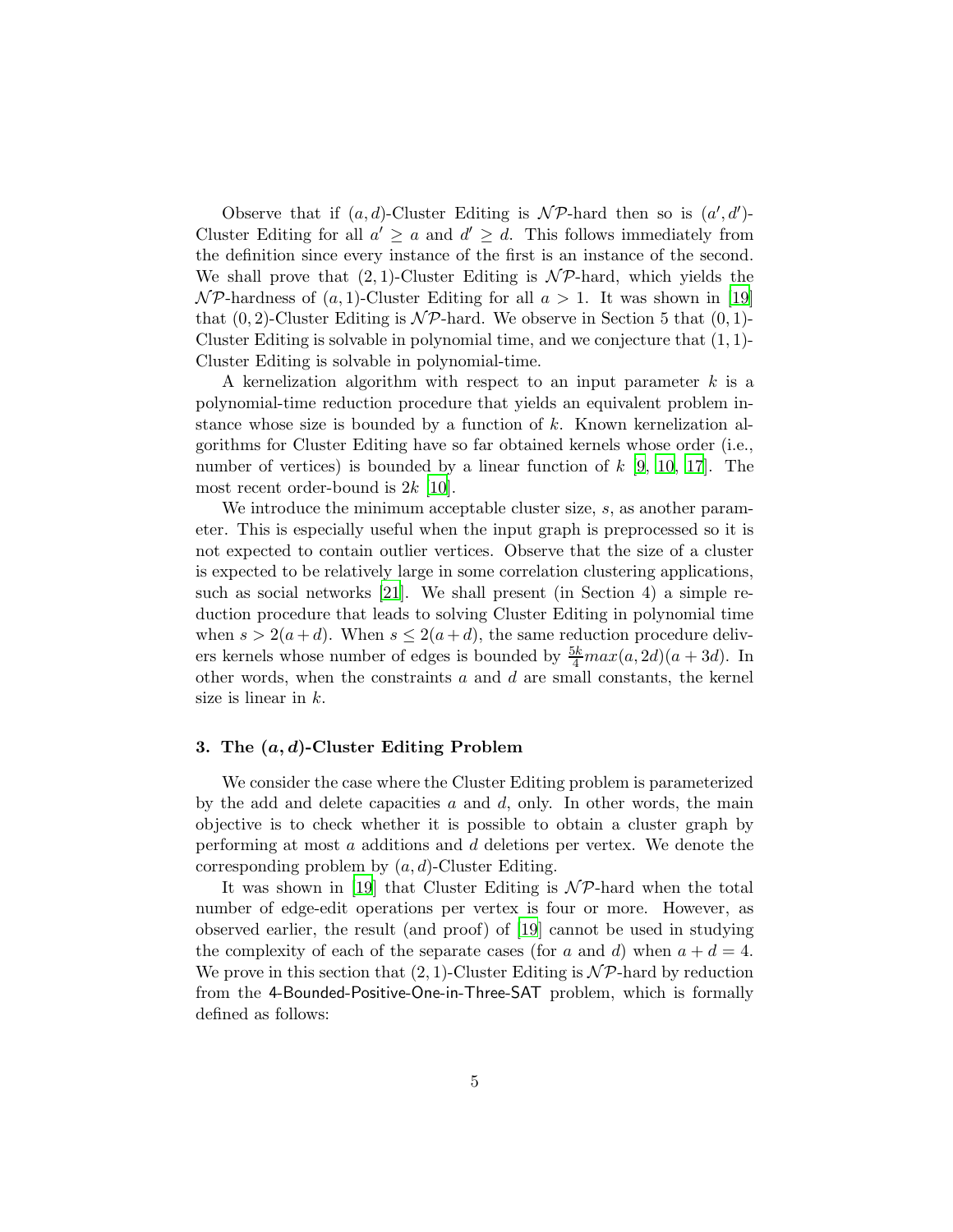## 4-Bounded-positive-1-in-3-SAT

Given: A 3-CNF formula  $\phi$  in which each variable appears only positively in at most four clauses.

Question: Is there a truth assignment that satisfies  $\phi$  so that only one variable per clause is set to true?

4-Bounded-positive-1-in-3-SAT was shown to be  $\mathcal{NP}$ -hard in [\[13](#page-16-10)]. The reduction to (2, 1)-Cluster Editing proceeds by constructing a graph with three types of vertices: variable, clause and auxiliary. Each clause  $c =$  $(x \vee y \vee z)$  is represented by a clause gadget as shown in Figure [1.](#page-6-0)



<span id="page-6-0"></span>Figure 1: Clause gadget. The node corresponding to clause  $c = (x \vee y \vee z)$  is forced to lose one of the edges connecting it to a variable gadget.

Observe that edge  $\{3, 4\}$  must be deleted since the  $K_4$  formed by  $\{0, 1, 2, 3\}$ is permanent. It follows that edge  ${c, 4}$  cannot be deleted, so exactly one of the three edges  $cx$ ,  $cy$  and  $cz$  must be deleted by any feasible solution. The deletion of the edge  $cx$  means that the variable  $x$  is set to true, otherwise it is false.



<span id="page-6-1"></span>Figure 2: Clause gadget resolved after setting  $z$  to true while  $x$  and  $y$  are set to false.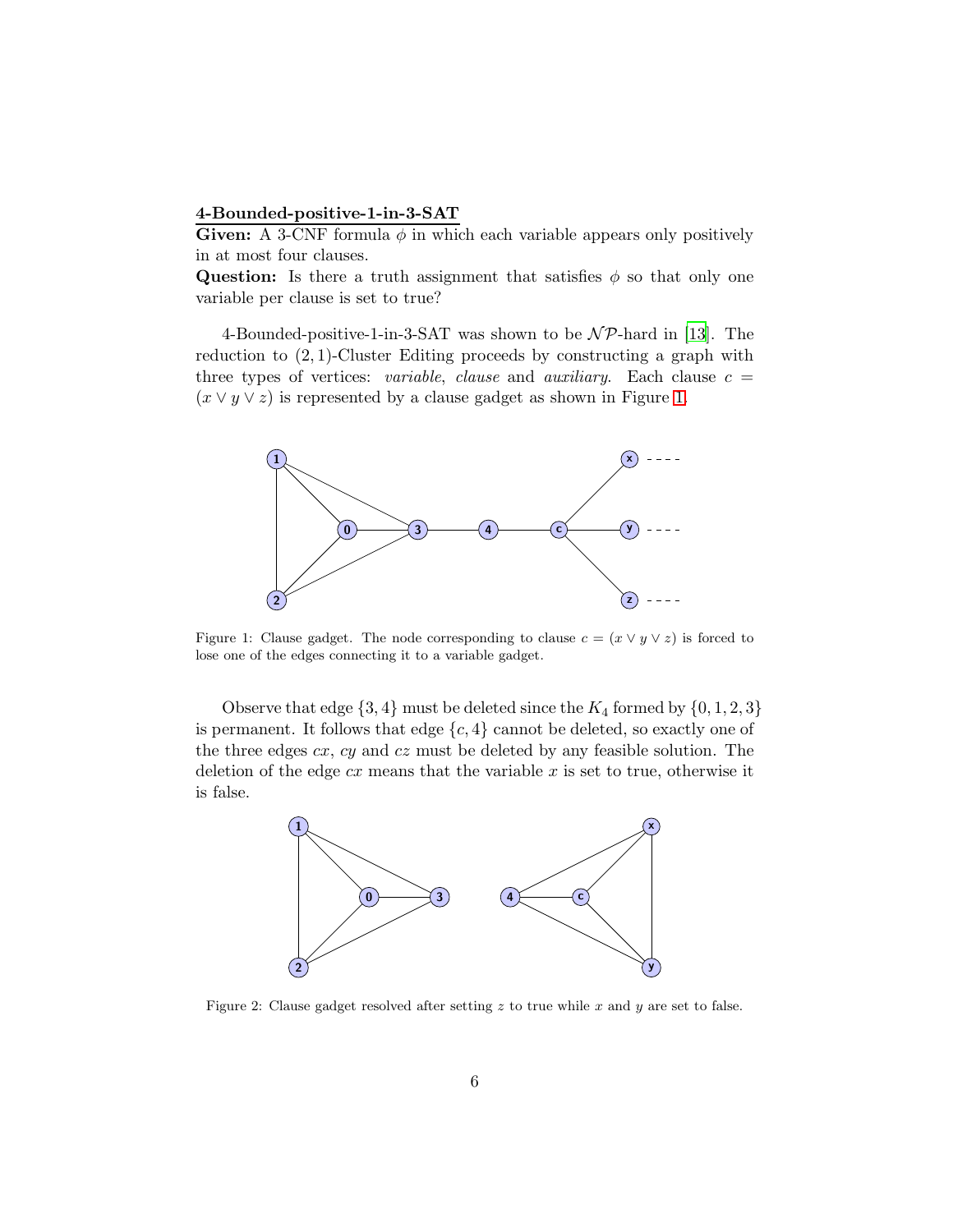In the variable gadget, shown in Figure [3](#page-7-0) below, the four edges connecting the vertices labeled  $x$  to the cycle are subject to the same edit operation: either all four are deleted or all four are kept as permanent. To see this, note that it is not possible to delete exactly one edge of the cycle  $\{1, 2, 3, 4\}$ . We either have to turn this cycle to a  $K_4$  by two edge additions and by removing each of the edges incident on vertices labeled  $x$ , or two opposite edges are deleted as shown in Figure [4.](#page-8-0)



<span id="page-7-0"></span>Figure 3: Variable gadget. Variable  $x$  may belong to up to four clauses. Each node labeled x is connected to its corresponding clause gadget.

If a variable x belongs to i different clause(s) where  $i < 4$ , then  $4 - i$ vertice(s) labeled x in the corresponding gadget will be pendant (not connected to a clause gadget). If there is a satisfying truth assignment of a given formula of  $4BP$ -one-in-three-3SAT, then every variable that is set to true will have its variable gadget turned into two clusters as shown in Figure [4,](#page-8-0) and every variable  $x$  that is set to false will have its corresponding four vertices disconnected from the  $C_4$ , which is turned into a  $K_4$  in its gadget. In the latter case, each of the vertices labeled  $x$  will join a (corresponding) clause cluster as shown in Figure [2.](#page-6-1)

Conversely, if there is a solution of the  $(2, 1)$ -Cluster Editing instance, then exactly one variable-vertex neighbor of a clause-vertex is deleted. Due to above construction, the corresponding variable can be set to true and a satisfying assignment is obtained for the 4BP-one-in-three-3SAT instance. We have thus proved the following.

**Lemma 1.** The  $(2, 1)$ -Cluster Editing problem is  $\mathcal{NP}$ -Hard.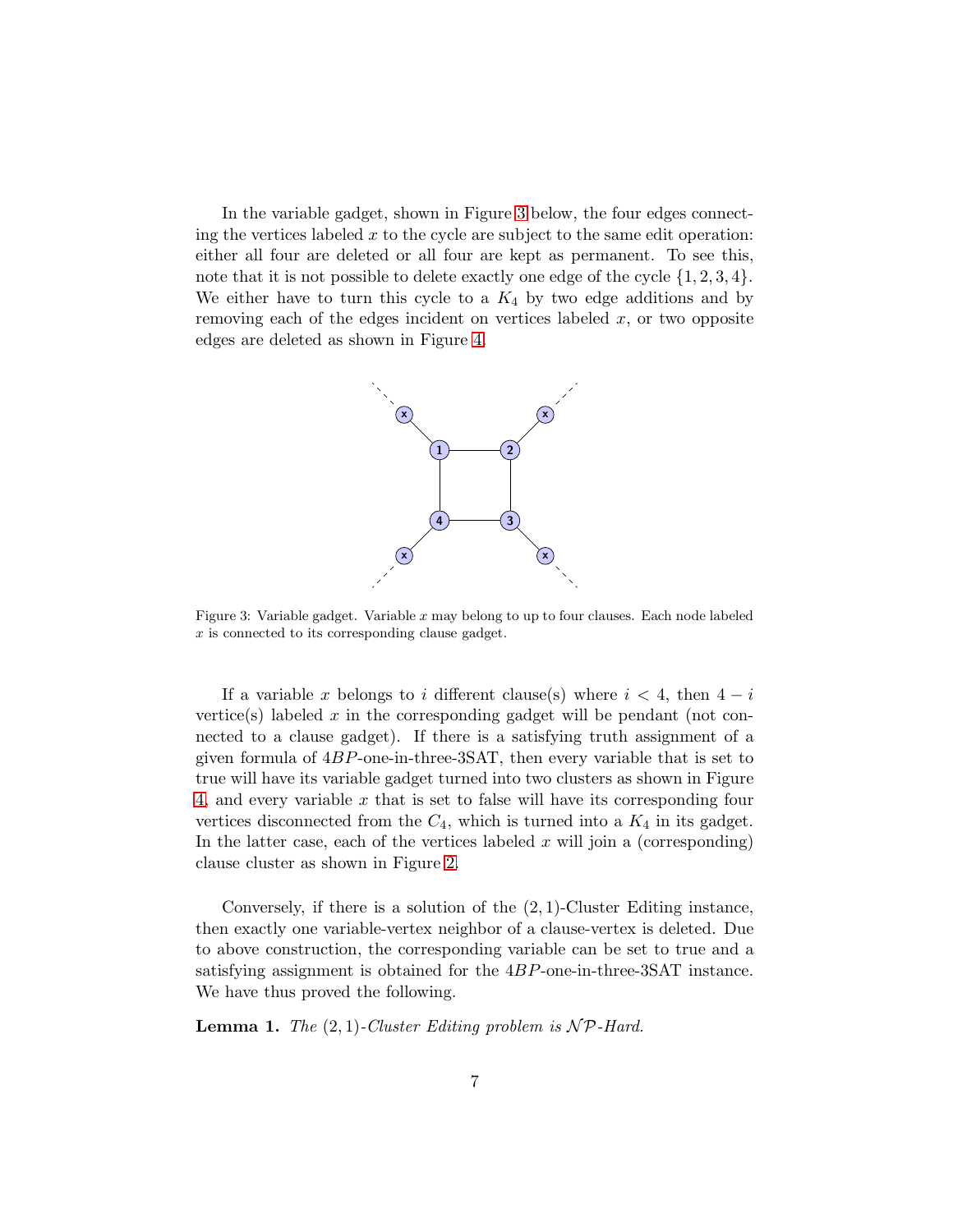

<span id="page-8-0"></span>Figure 4: Variable gadget: the two cases where exactly two edges of  $C_4$  are deleted.

The membership of  $(a, 1)$ -Cluster Editing in  $\mathcal{NP}$  is obvious. With the above Lemma, and our definition of  $(a, d)$ -Cluster Editing, we obtain the following theorem.

**Theorem 1.** For  $a > 1$ , the  $(a, 1)$ -Cluster Editing problem is  $\mathcal{NP}$ -Complete.

## 4. A Reduction Procedure

In general, a problem-reduction procedure is based on reduction rules, each of the form  $\langle condition, action \rangle$ , where action is an operation that can be performed to obtain an equivalent instance of the problem whenever condition holds. If a reduction is not possible, or the action violates a problem-specific constraint, then we have a no instance. Moreover, a reduction rule is sound if its action results in an equivalent instance.

In what follows, we assume an instance  $(G, k)$  of  $(a, d, s, k)$ -Cluster Editing is given. In other words, the problem is parameterized by the add and delete capacities, as in the previous section, along with the lower-bound on cluster size s and the total number of edge-edit operations  $k$ . Any added edge, in what follows, is automatically set to permanent.

The main reduction rules are given below. They are assumed to be applied successively in such a way that a rule is not applied, or re-applied, until all the previous rules have been applied exhaustively. Some of the rules are folklore. We shall prove the soundness of new, non-obvious, reduction rules only.

#### 4.1. Base-case Reductions

<span id="page-8-1"></span>Reduction Rule 1. The reduction algorithm terminates and reports a no instance, whenever any of k,  $\alpha(v)$ , or  $\delta(v)$  is negative for some vertex  $v \in$  $V(G)$ .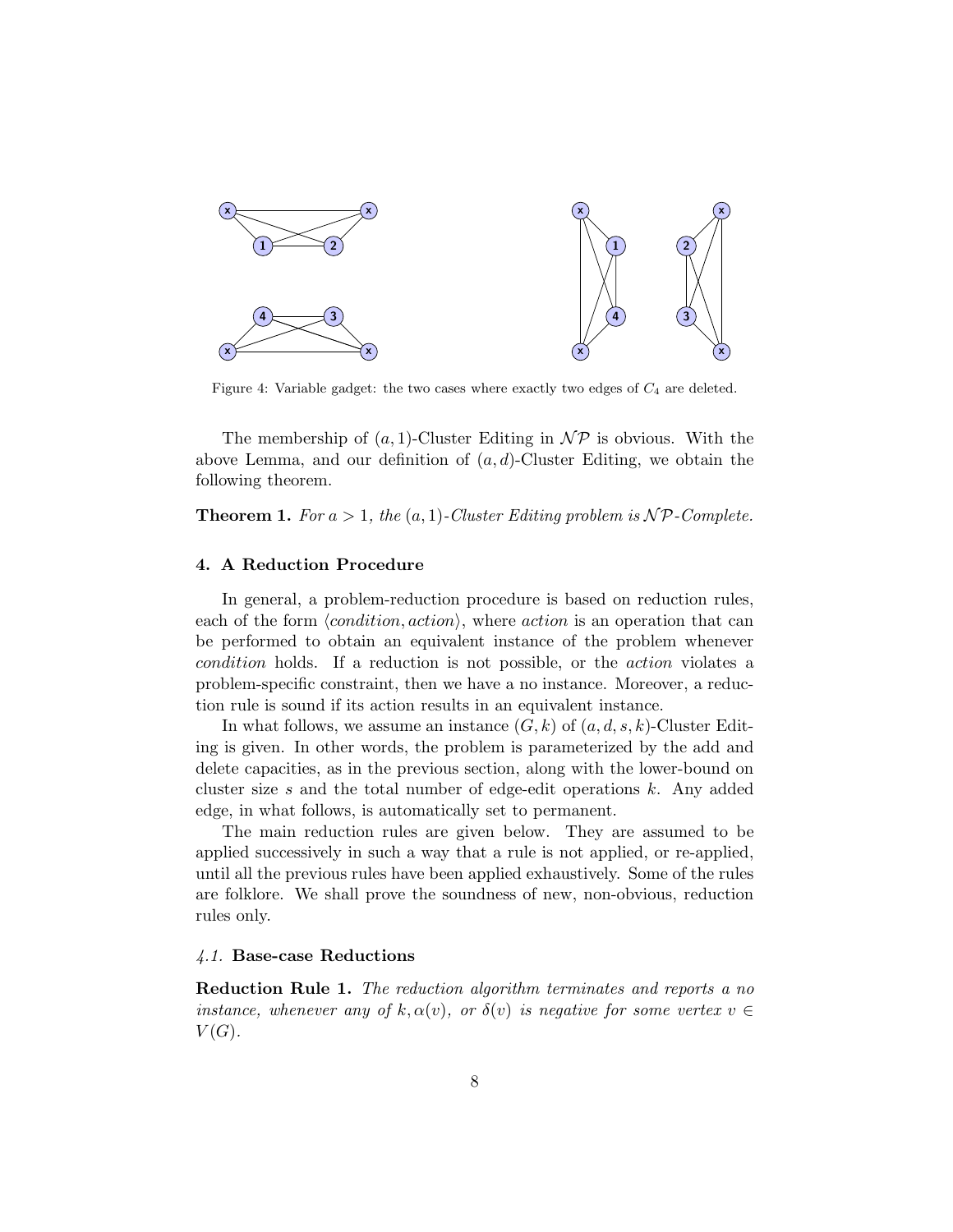<span id="page-9-0"></span>**Reduction Rule 2.** For any vertex v, if  $\delta(v) = 0$  (or becomes zero), then  $N(v)$  is cliquified.

Note that applying Rule [2](#page-9-0) may yield negative parameters, which triggers Rule [1](#page-8-1) and causes the algorithm to terminate with a negative answer.

**Reduction Rule 3.** If  $\alpha(u) = 0$ , then set every non-edge of u to forbidden.

#### 4.2. Reductions Based on Conflict-Triples

<span id="page-9-4"></span>Reduction Rule 4. If uv and uw are permanent edges and vw is a nonedge, then add vw and decrement each of k,  $\alpha(v)$  and  $\alpha(w)$  by one. If vw is a non-permanent edge, then set vw as permanent.

<span id="page-9-5"></span>Reduction Rule 5. If uv is a permanent edge and uw is a forbidden edge, then set vw as forbidden. If vw exists, delete it and decrement k,  $\delta(v)$  and  $\delta(w)$  by one.

#### 4.3. Reductions Based on Common Neighbors

<span id="page-9-2"></span>**Reduction Rule 6.** If two non-adjacent vertices u and v have more than 2d common neighbors (or more than  $\delta(u) + \delta(v)$  common neighbors), then add edge uv and decrement each of k,  $\alpha(u)$  and  $\alpha(v)$  by one.

**Soundness:** If u and v are not in the same clique in the solution graph, then at least one of them has to lose more than d edges, which is not possible.

<span id="page-9-1"></span>Reduction Rule 7. If two adjacent vertices, u and v, have at least  $2d - 1$ common neighbors then set uv as permanent edge.

Soundness: If the two vertices are in different clusters of a solution graph, then deleting edge uv reduces both  $\delta(u)$  and  $\delta(v)$  to at most  $d-1$  each. Since they have to lose their common neighbors, at least one of them has to lose d edges, which is not possible.

<span id="page-9-3"></span>**Reduction Rule 8.** If two vertices u and v are such that  $|N(u) \setminus N(v)| >$  $a + d$  then set edge uv as forbidden. If u and v are adjacent, then delete uv and decrement each of k,  $\delta(u)$  and  $\delta(v)$  by one.

**Soundness:** For u and v to be in the same cluster, at most d neighbors may be deleted from  $N(u)$  and at most a neighbors can be added to  $N(v)$ .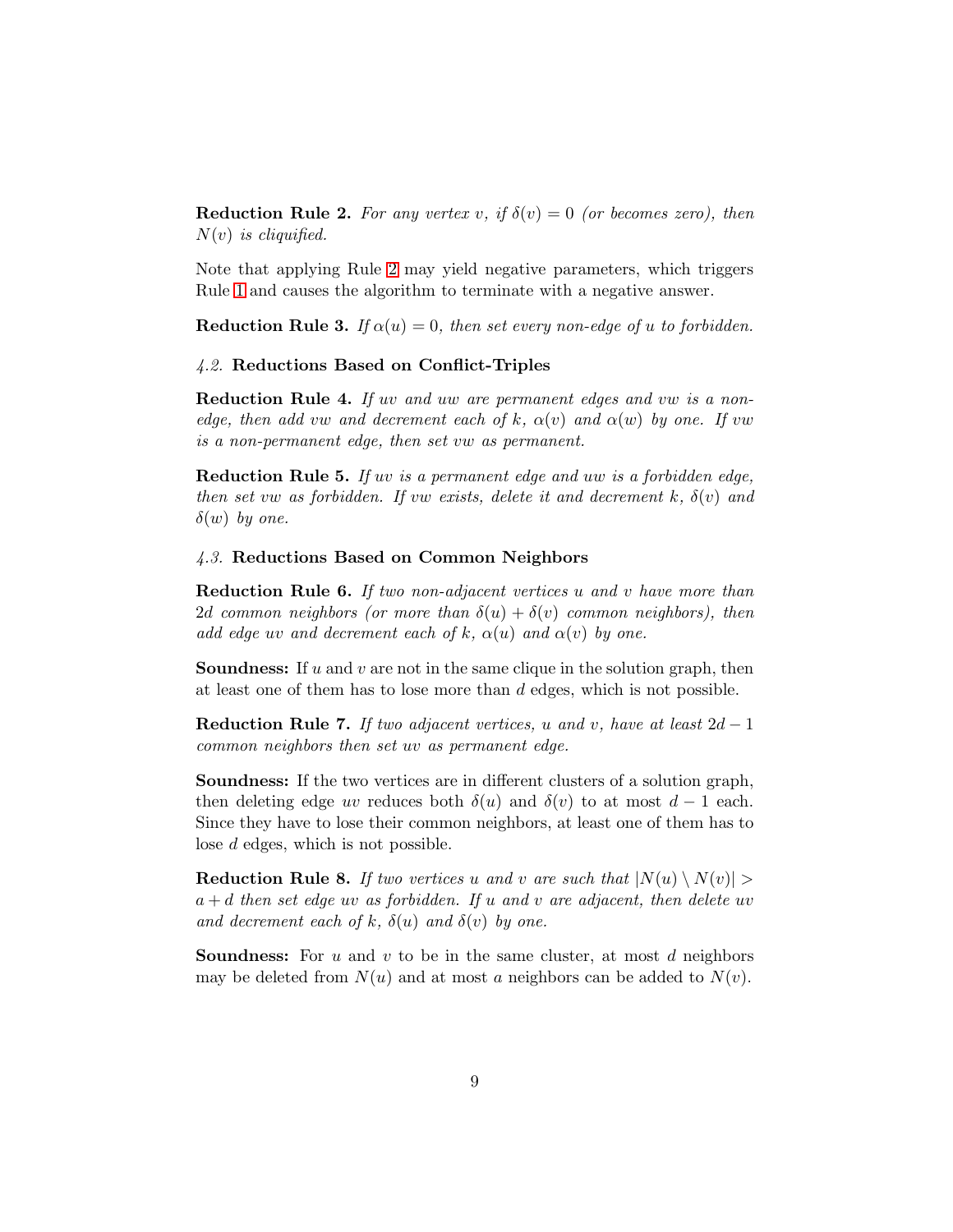## 4.4. Reductions Based on Cluster-Size

<span id="page-10-0"></span>Reduction Rule 9. If there is a vertex v satisfying:  $s - 1 > degree(v) +$  $\alpha(v)$ , then return No.

**Soundness:** Obviously, v needs more than  $\alpha(v)$  edges to be a member of a cluster in a solution graph.

Reduction Rule 10. If there is a vertex v satisfying:  $\delta(v) > degree(v) +$  $\alpha(v) - (s-1) \text{ set } \delta(v) = degree(v) + \alpha(v) - (s-1).$ 

**Soundness:** If  $\delta(v)$  edges incident on v are deleted (so  $degree(v)$  is decremented by  $\delta(v)$ , we get a no-instance by Rule [9.](#page-10-0)

<span id="page-10-1"></span>**Reduction Rule 11.** If  $s > 2$  and two non-adjacent vertices u and v have less than  $s - 2a$  common neighbors (or  $s - \alpha(u) - \alpha(v)$  such neighbors) then set edge uv as forbidden.

**Soundness:** If  $\alpha(u)\alpha(v) = 0$ , then uv is already forbidden by Rule 3. For u and v to belong to the same cluster, they must have at least  $s - 2$  common neighbors. After adding uv, the maximum number of common neighbors we can add is  $2a - 2(a - 1)$  edges between u and  $N(v)$  and vice versa). The total number of common neighbors after adding all possible edges remains less than  $s - 2(= s - 2a + 2a - 2).$ 

<span id="page-10-2"></span>**Reduction Rule 12.** If  $s > 2$  and two adjacent vertices u and v have  $\langle s - 2a - 2 \rangle$  common neighbors, then delete edge uv and decrement each of k,  $\delta(u)$  and  $\delta(v)$  by one.

Soundness: The argument is similar to the previous case, except that each vertex must add at least a neighbors of the other to obtain  $s - 2$  common neighbors.

#### 4.5. Permanent and Isolated Cliques

If a clique contains more than  $2d$  vertices, then it is permanent due to Rule [7.](#page-9-1) Moreover, no vertex can be joined to an isolated permanent clique with more than a vertices. As a consequence, we obtain the following reduction rule.

<span id="page-10-3"></span>**Reduction Rule 13.** If a clique C is such that  $N(C) \setminus C = \emptyset$  and  $|C| >$  $max(a, 2d)$  then delete C.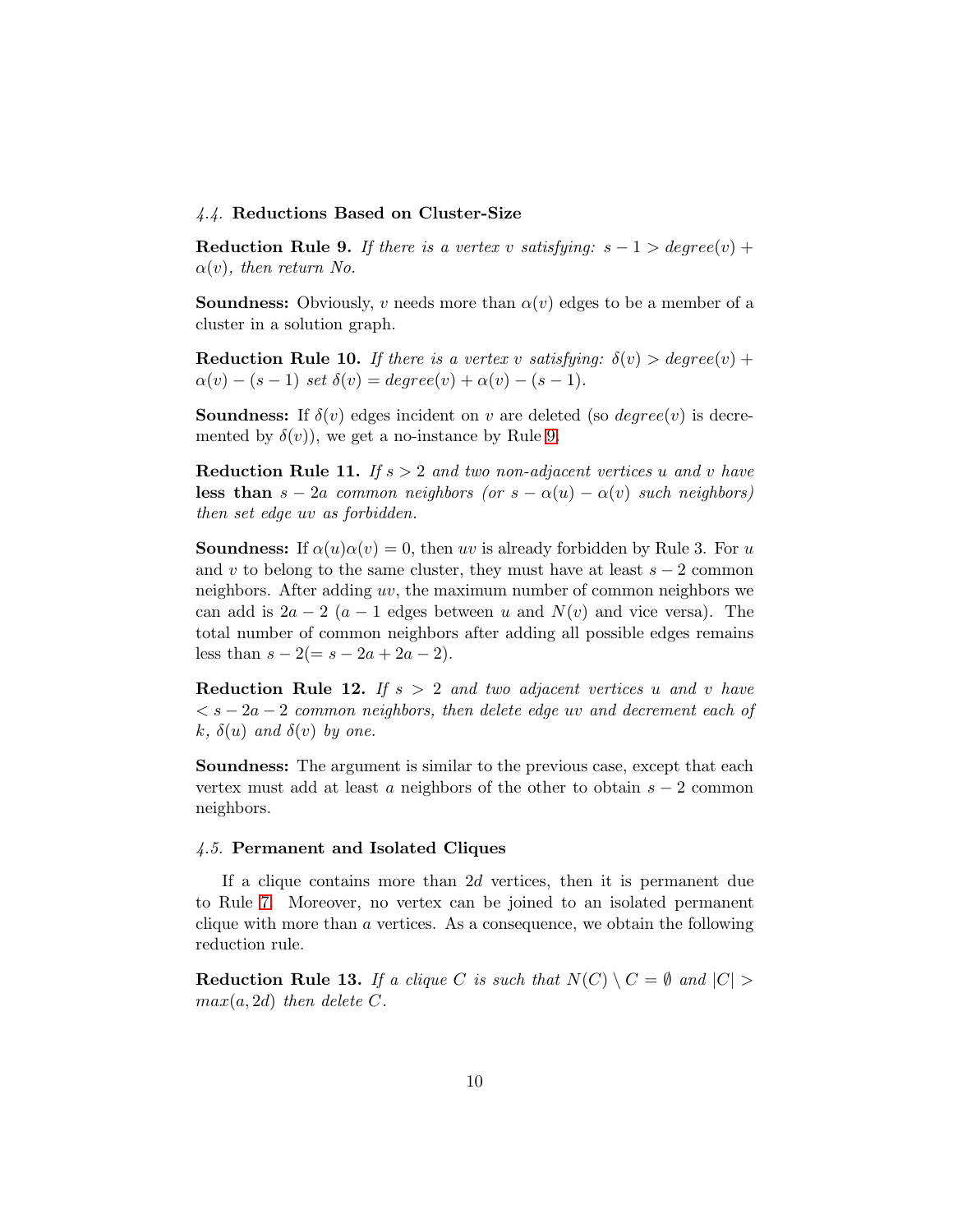The presence of permanent cliques can yield problem reductions that are not obtained by exhaustive applications of the above reduction rules. Note that a permanent edge is a special case of a permanent clique. The soundness of the following rules is obvious.

**Reduction Rule 14.** If a vertex v has more than d neighbors in a permanent clique  $C$ , then  $v$  is joined to  $C$ .

**Reduction Rule 15.** Let C be a permanent clique of size  $> a$ . If a vertex v has less than  $|C| - a$  neighbors in C, then v is detached from C.

An isolated clique is said to be *small* if its size is less than s. In general, deleting isolated cliques is a sound reduction rule for the single-parameter Cluster Editing problem. In multi-parameterized versions, we either add a parameter that bounds the number of small isolated cliques, including outliers, or (to adhere to our problem formulation) we must keep a number of such cliques. To see this, note the example of a single isolated vertex  $v$ and an isolated clique C with less than  $\alpha(v)$  vertices. In this case, v can be joined to  $C$  to avoid having a small cluster that can potentially yield a no answer.

At this stage, if there is an isolated clique  $C$  in the so-far reduced instance, then  $|C| \leq max(a, 2d)$ . If C is small (i.e.,  $1 \leq |C| < s$ ) then each vertex of C must be affected by at least one edge-editing operation. Consequently:

Reduction Rule 16. If the total number of vertices in small isolated cliques  $is \geq 2k$  then (halt and) report a no instance.

On the other hand, if an isolated clique  $C$  is not small then it must satisfy  $s \leq |C| \leq max(a, 2d)$ . As observed above, we need to keep a few of these cliques. Since this is needed only when  $s \geq 2$ , we can safely keep at most  $k/2$  such cliques.

<span id="page-11-0"></span>**Reduction Rule 17.** If  $s > 1$  and there are more than k non-small isolated cliques then delete all but at most  $k/2$  of them.

#### 5. The Complexity of Multi-parameterized Cluster Editing

An instance  $(G, a, d, s, k)$  of Cluster Editing is said to be reduced if the above reduction rules have been exhaustively applied to the input graph G.

Our second main theorem, proved below, addresses the optimization version of Cluster Editing, which seeks a minimum number of edge-edit operations. So  $k$  is not a parameter in this case, but we keep the other constraints.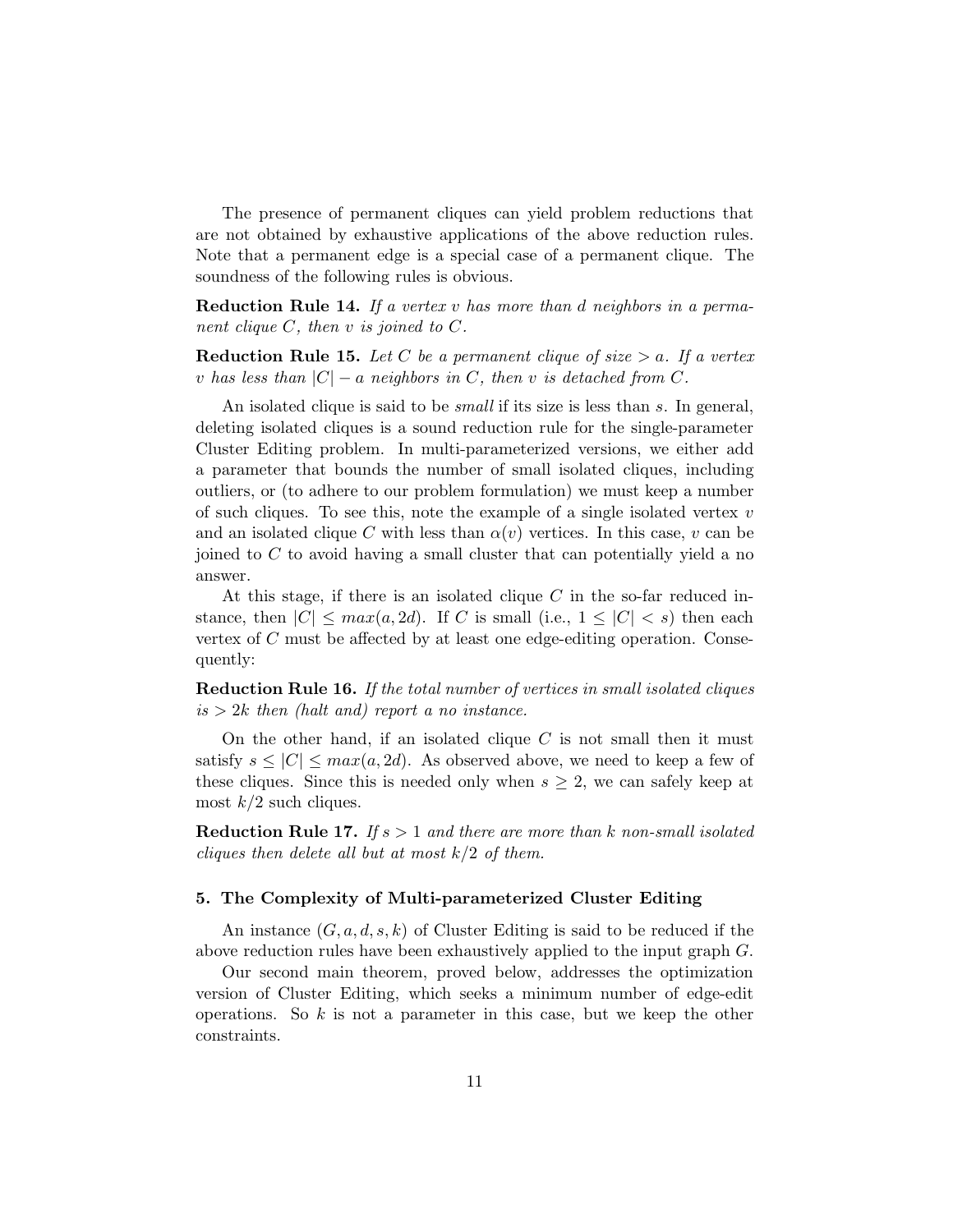<span id="page-12-0"></span>**Theorem 2.** When  $s > 2(a+d)$ , and  $ad > 0$ , the Minimum Cluster Editing problem is solvable in polynomial time.

*Proof.* Let u and v be non-adjacent vertices such that uv is not forbidden. By Rules [6](#page-9-2) and [11:](#page-10-1)  $s - 2a \leq |N(u) \cap N(v)| \leq 2d$ . This is impossible since  $s-2a > 2d$ , so uv must be forbidden and any two non-adjacent vertices must belong to different clusters. If u and v are adjacent vertices such that uv is not permanent, then by Rules [7](#page-9-1) and [12:](#page-10-2)  $s-2a-2 \leq |N(u) \cap N(v)| < 2d-1$ . Again, this is impossible (it implies  $s < 2(a + d) + 1$ ), so edges between adjacent vertices must be permanent. It follows that in a reduced instance any edge is either permanent or deleted.  $\Box$ 

In a typical clustering application, the total number of errors per data element is expected to be small and should be much smaller than a cluster size. In the seemingly common case where the cluster size is large compared to such error, Theorem [2](#page-12-0) asserts that Cluster Editing is solvable (exactly) in polynomial time.

When  $s \leq 2(a+d)$ , the Minimum Cluster Editing problem remains  $\mathcal{NP}$ -hard even if a and d are small constants and the size of a cluster is not important (i.e.,  $s = 1$ ). In this case, the reduction procedure may still help to obtain faster parameterized algorithms. In fact, we shall prove that applying the above reduction rules yields equivalent instances whose (total) size is bounded by a linear function of the main parameter  $k$ . The following key lemma follows from the reduction procedure.

<span id="page-12-1"></span>**Lemma 2.** Let  $(G, a, d, s, k)$  be a reduced yes-instance of Cluster Editing. Then every vertex of G has at most  $a + 3d$  neighbors.

*Proof.* Assume there is a vertex v such that  $|N(v)| > a+3d$ . By Rule [6,](#page-9-2) any vertex u is either a neighbor of v or has at most  $2d$  common neighbors with v. In the latter case, v has more than  $a + d$  vertices that are not common with  $u$ . Edge  $uv$  would then be forbidden by Rule [8.](#page-9-3) By Rules [7](#page-9-1) and [8,](#page-9-3) every edge incident on  $v$  is either deleted or becomes permanent. Applying Rules [4](#page-9-4) and [5](#page-9-5) exhaustively leads to cliquifying and isolating  $N[v]$ , which then results in deleting  $N[v]$  due to Rule [13.](#page-10-3)  $\Box$ 

#### 5.1. The case where  $a$  and  $d$  are small fixed constants

It was shown in [\[19\]](#page-17-5) that Cluster Editing is  $\mathcal{NP}$ -hard when  $a = 0$  and  $d = 2$ . This implies the  $\mathcal{NP}$ -hardness of  $(a, 2)$ -Cluster Editing for  $a \geq 0$ .

When  $d = 1$ , our reduction procedure results in a triangle-free instance or a no answer. To see this observe that every clique of size three or more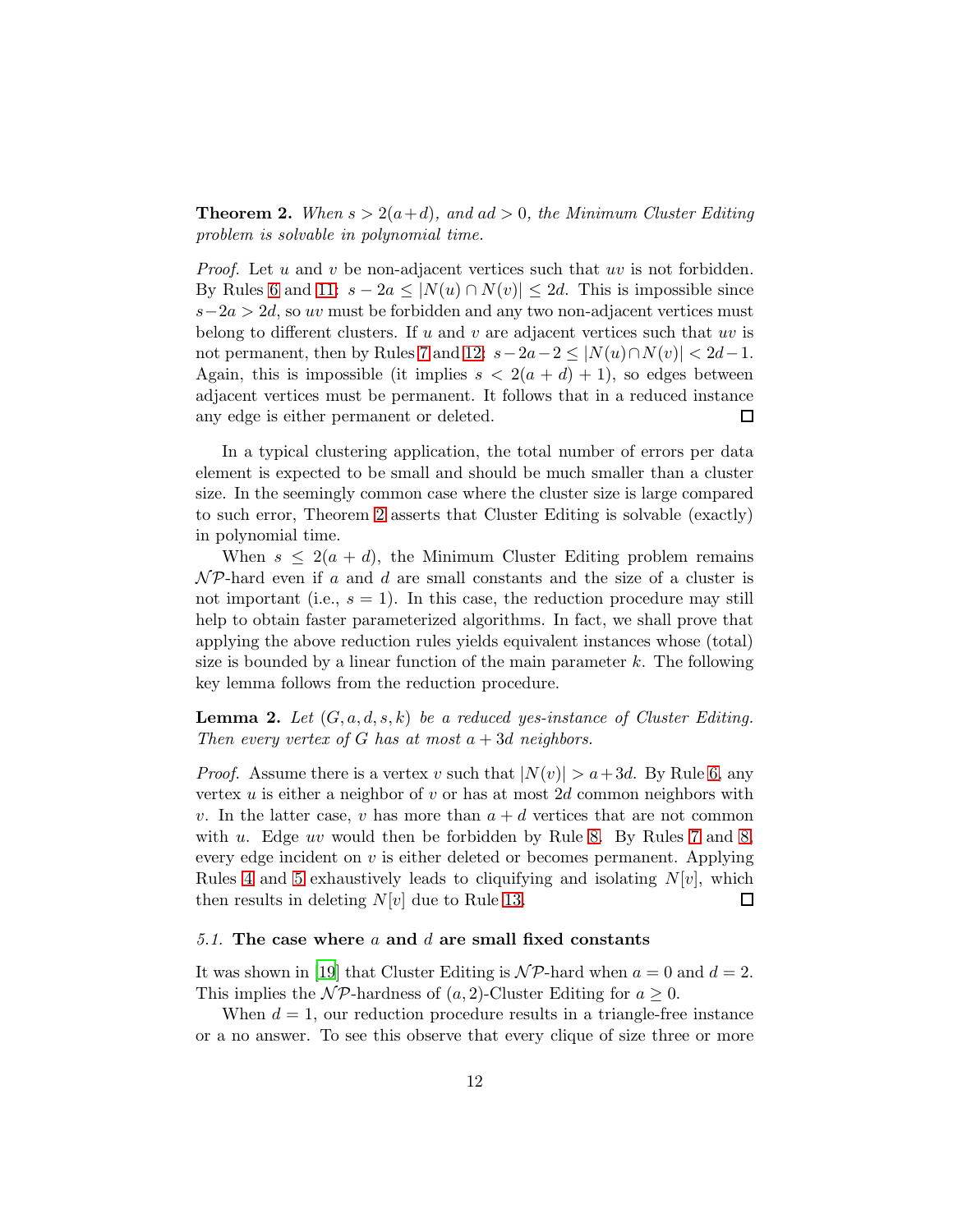becomes permanent  $(2d + 1 = 3)$ . Moreover, a vertex with more than one neighbor in a clique of size three must be in the clique (otherwise we have a no instance) while an edge joining a vertex to only one member of a triangle must be deleted. It follows that cliques of size three or more become isolated and deleted.

We also observe that  $(0, 1)$ -Cluster Editing is solvable in polynomial time. To see this, note that a vertex of degree three must be part of a clique of size at least three, since at most one of its incident edges can be deleted. Unless we have a no instance, such vertex cannot exist in a reduced instance, being triangle-free. It follows that a reduced yes instance must have a maximum degree of two. In this case, the problem is equivalent to the Maximum MATCHING problem.

At this stage, the only remaining open problem is whether (1, 1)-Cluster Editing is solvable in polynomial time. We believe it is the case, especially since every instance is triangle-free, as observed above. Moreover, the reader would easily observe that every such instance is of maximum degree three.

#### 5.2. Kernelization

We now give a bound on the number of vertices in a reduced instance.

<span id="page-13-0"></span>**Theorem 3.** There is a polynomial-time reduction algorithm that takes an arbitrary instance of (multi-parameterized) Cluster Editing and either determines that no solution exists or produces an equivalent instance whose order is bounded by  $\frac{5k}{2}max(a, 2d)$ .

*Proof.* Let  $(G, a, d, k)$  be a reduced instance of Cluster Editing. Let A be the set of vertices of G that are incident to edges that must be deleted or to non-edges that must be added to obtain some minimum solution, if any. In other words,  $A$  is the set of vertices affected by edge-editing operations. If  $(G, a, d, k)$  is a yes instance, then  $|A| \leq 2k$ . Let  $B = N(A)$ and  $C = V(G) \setminus (A \cup B)$ .

The connected components of  $B$  are cliques, being non-affected by edgeediting. For the same reason, every vertex  $x \in A$  satisfies:  $G[B \cap N(x)]$ is a clique. Let  $B_x = N(x) \cap B$  for some  $x \in A$  and let  $N(B_x) = \{a \in A\}$  $A: B_x \subset N(a)$ . If  $|B_x \cup \{x\}| > max(a, 2d)$  then our reduction procedure sets  $B_x \cup \{x\}$  to permanent and automatically joins every element of  $N(B_x)$ to a larger isolated clique containing  $B_x$ , which is then deleted by Rule [13.](#page-10-3) Therefore  $|A \cup B| \leq 2kmax(a, 2d)$ .

Observe that isolated cliques of size  $\lt s$  must be totally contained in A, so their elements are part of the  $2kmax(a, 2d)$  vertices of  $A \cup B$ . It follows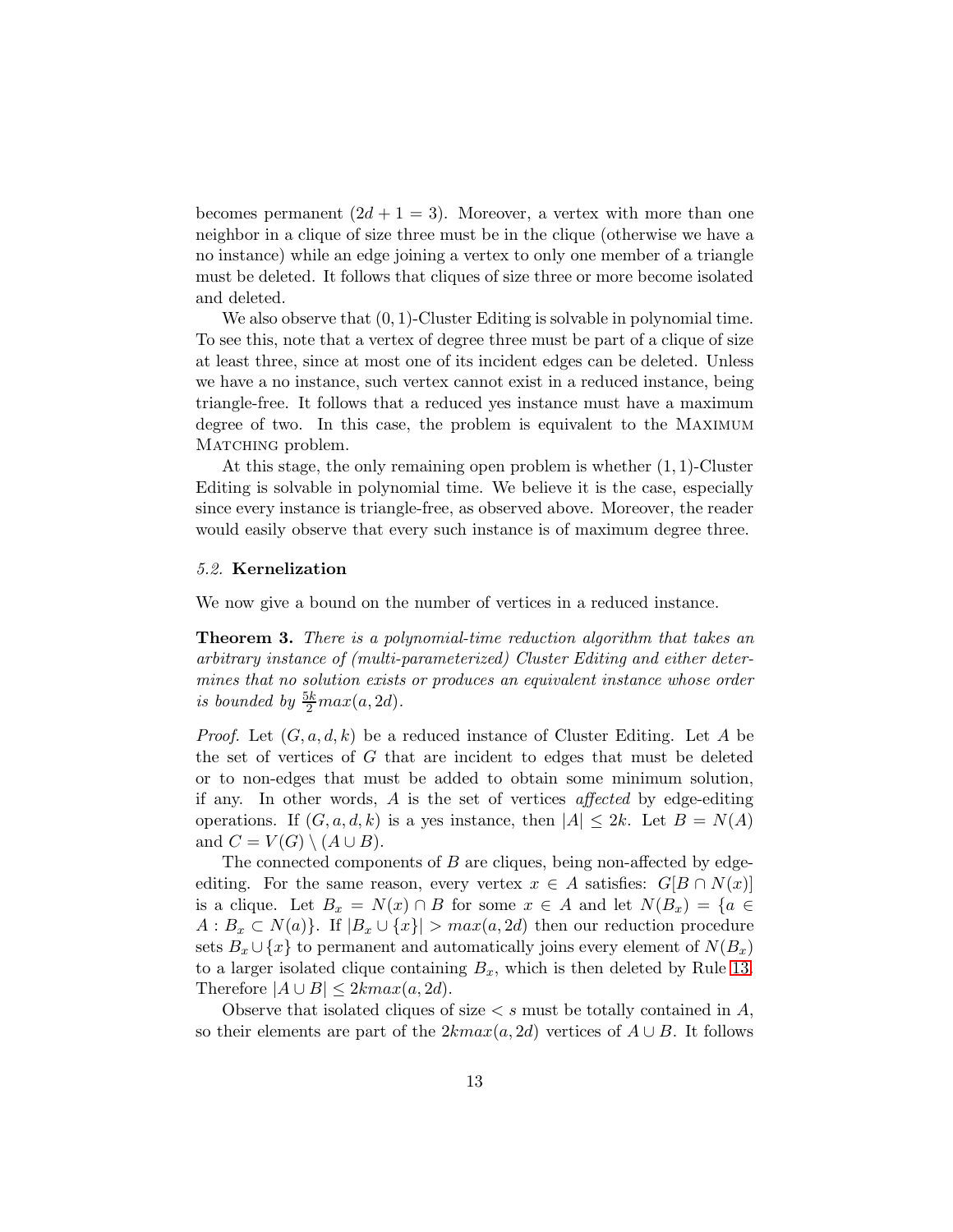by Rule [17](#page-11-0) that C consists of at most  $k/2$  (non-small) isolated cliques, each of size  $max(a, 2d)$ . The proof is now complete.

 $\Box$ 

The following corollary follows easily from Theorem [3](#page-13-0) and Lemma [2.](#page-12-1)

Corollary 1. There is a polynomial-time reduction algorithm that takes an arbitrary instance of Multi-parameterized Cluster Editing and either determines that no solution exists or produces an equivalent instance whose size is bounded by  $\frac{5k}{4}max(a, 2d)(a + 3d)$ .

The above kernel bound is of interest when  $a$  and  $d$  are fixed small constants. It could be particularly useful since previously known kernelization algorithms for single-parameter Cluster Editing are not applicable to the multi-parameterized version especially due to their use of edge contraction, which also results in assigning weights to vertices. The difficulty of applying edge contraction stems from the fact that merging two adjacent vertices does not yield valid edge editing bounds on the resulting vertex. To explicate, assume we contract edge uv and assign  $\delta(u) + \delta(v)$  as edge-deletion bound to the resulting vertex. Then we might either exceed the d-bound or allow the deletion of more than  $\delta(u)$  neighbors of u (from the new combined neighborhood), thereby obtaining a wrong solution.

#### 6. Acknowledgement

The work on this project has been partially supported by the Lebanese American University under grant SRDC-t2013-45.

#### 7. Concluding Remarks

We considered the  $(a, d)$ -Cluster Editing problem, a constrained version of Cluster Editing where at most a edges can be added and at most d edges can be deleted per single vertex. We proved that  $(a, d)$ -Cluster Editing is  $\mathcal{NP}$ -hard, in general, for any  $a \geq 2$  and  $d \geq 1$ . We also observed that  $(0, 1)$ -Cluster Editing is solvable in polynomial time while the  $(0, 2)$  case is  $\mathcal{NP}$ -hard [\[19](#page-17-5)]. It remains open whether (1, 1)-Cluster Editing can be solved in polynomial time.

We presented a reduction procedure that solves the Cluster Editing problem in polynomial-time when the smallest acceptable cluster size exceeds twice the total allowable edge operations per vertex. It is worth noting that edge-editing operations per single data element are expected to be small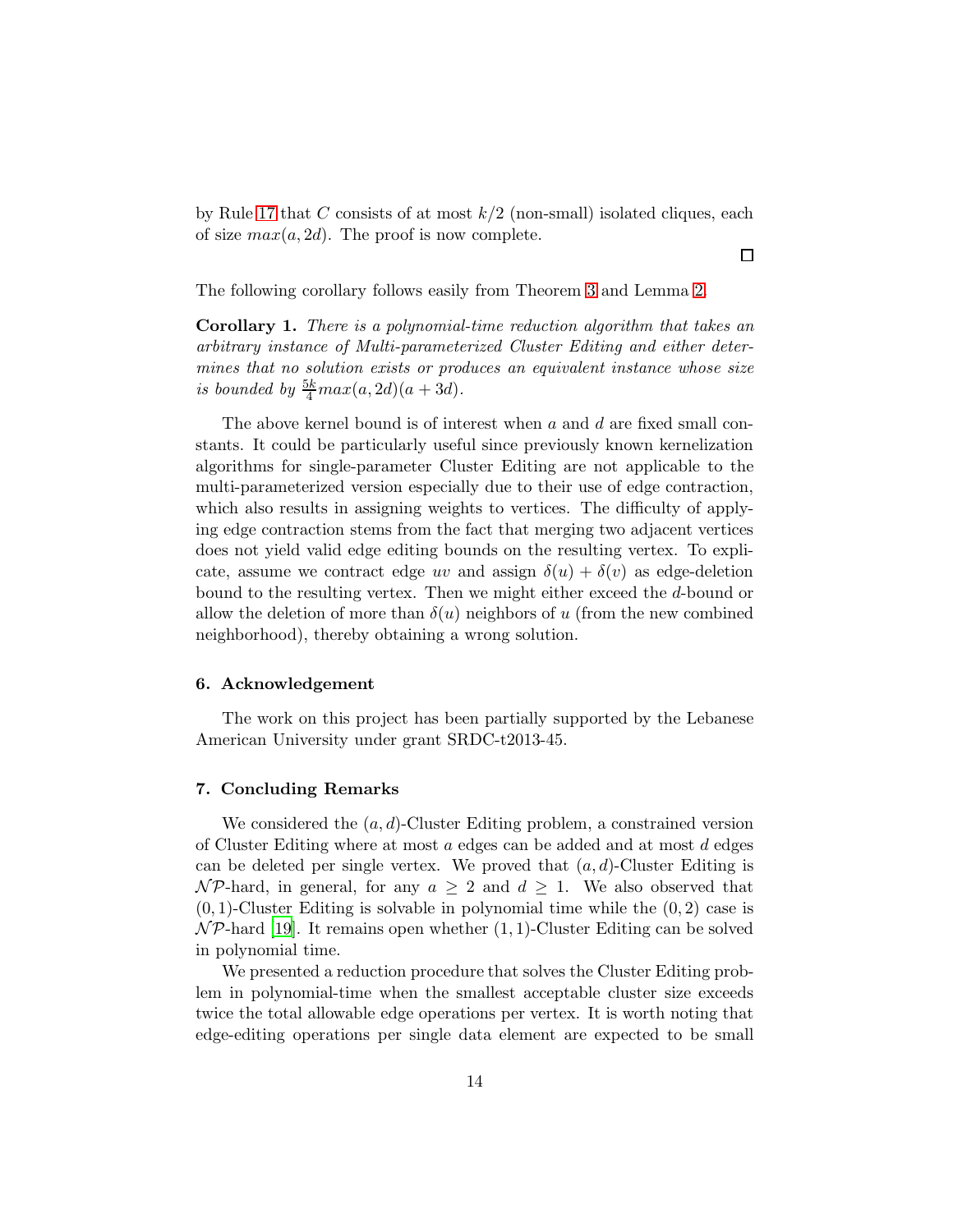compared to the cluster size, especially if the input is free of outliers. When the bounds on the two edge-edit operations per vertex are small constants, and the cluster size is unconstrained, our reduction algorithm gives a kernel whose size is linear in the main parameter  $k$ . Previously known kernelization algorithms are not applicable to the multi-parameterized version and achieve a linear bound on the number of vertices only.

The reduction algorithm presented in this paper has been implemented along with the simple branching on conflict triples described in Section 2. Experiments show a promising performance especially on graphs obtained from clinical research data [\[3](#page-15-1), [4\]](#page-16-11). The multi-parameterized algorithm finished consistently in seconds, reporting significant clusters.

Finally we note that different Cluster Editing solutions to the same problem instance may differ in terms of the practical significance of obtained clusters. A possible approach would be to combine enumeration and editing, by enumerating all possible Cluster Editing solutions. Moreover, in some biology applications, a data element may be an active member of different clusters. In such cases, the enumeration of all maximal cliques was used as a possible alternative [\[1](#page-15-2)]. To permit a data element to belong to more than one cluster, we suggest allowing vertex-division (AKA. vertex cleaving) as another edit operation whereby a vertex is replaced by two different vertices. The number of allowed divisions per vertex can be added as (yet) another parameter. This latter formulation is under consideration for future work.

## References

- <span id="page-15-2"></span>[1] F. N. Abu-Khzam, N. E. Baldwin, M. A. Langston, and N. F. Samatova. On the relative efficiency of maximal clique enumeration algorithms, with applications to high-throughput computational biology. In International Conference on Research Trends in Science and Technology, 2005.
- <span id="page-15-0"></span>[2] Faisal N. Abu-Khzam. The multi-parameterized cluster editing problem. In Peter Widmayer, Yinfeng Xu, and Binhai Zhu, editors, Combinatorial Optimization and Applications - 7th International Conference, COCOA 2013, Chengdu, China, December 12-14, 2013, Proceedings, volume 8287 of Lecture Notes in Computer Science, pages 284–294. Springer, 2013.
- <span id="page-15-1"></span>[3] Faisal N. Abu-Khzam, Judith Egan, Ling-An Lin, Peter Shaw, and Timothy Skinner. Understanding complex interactions of symptoms in pediatric diabetes care: the effect of multi-parameterized correlation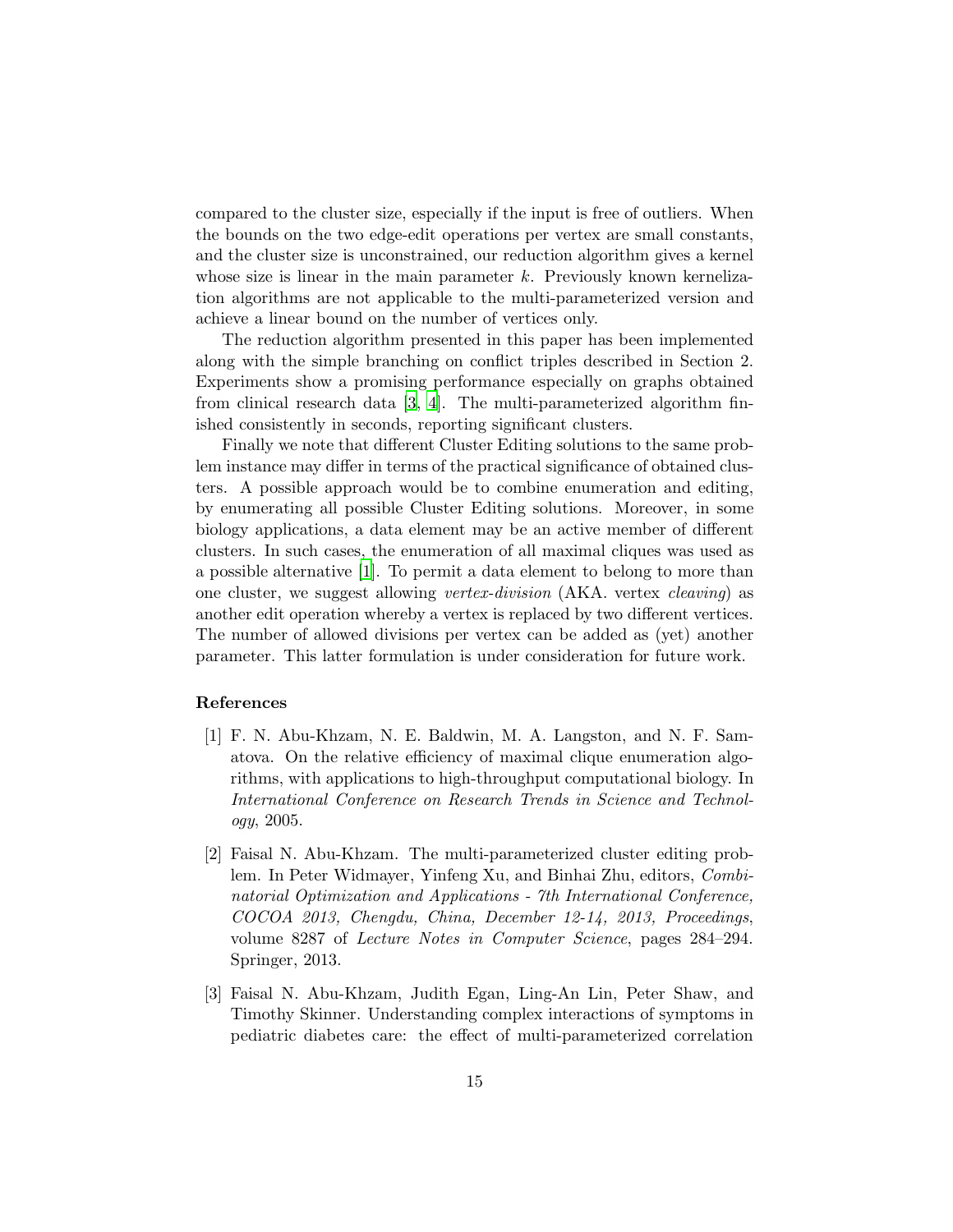clustering on the hvidoere study group on childhood diabetes. 2016. Manuscript.

- <span id="page-16-11"></span>[4] Faisal N. Abu-Khzam, Ling-An Lin, Peter Shaw, Heidi Smith-Vaughan, and Robyn Marsh. Effective use of multi-parameterized correlation clustering in mining nasopharyngeal carriage and disease data from young children. 2016. Manuscript.
- <span id="page-16-1"></span>[5] S. Böcker. A golden ratio parameterized algorithm for cluster editing. J. Discrete Algorithms, 16:79–89, 2012.
- <span id="page-16-2"></span>[6] S. Böcker, S. Briesemeister, Q. B. A. Bui, and A. Truss. Going weighted: Parameterized algorithms for cluster editing. Theoretical Computer Science, 410(52):5467–5480, 2009.
- <span id="page-16-3"></span>[7] S. Böcker, S. Briesemeister, and G. W. Klau. Exact algorithms for cluster editing: Evaluation and experiments. Algorithmica, 60(2):316– 334, 2011.
- <span id="page-16-0"></span>[8] L. Cai. Fixed-parameter tractability of graph modification problems for hereditary properties. *Information Processing Letters*, 58(4):171–176, May 1996.
- <span id="page-16-4"></span>[9] Y. Cao and J. Chen. Cluster editing: Kernelization based on edge cuts. Algorithmica, 64(1):152–169, 2012.
- <span id="page-16-5"></span>[10] J. Chen and J. Meng. A 2k kernel for the cluster editing problem. J. Comput. Syst. Sci., 78(1):211–220, 2012.
- <span id="page-16-6"></span>[11] Marek Cygan, Fedor V. Fomin, Lukasz Kowalik, Daniel Lokshtanov, Dániel Marx, Marcin Pilipczuk, Michal Pilipczuk, and Saket Saurabh. Parameterized Algorithms. Springer, 2015.
- <span id="page-16-9"></span>[12] A. Daniely, N. Linial, and M. Saks. Clustering is difficult only when it does not matter. CoRR, abs/1205.4891, 2012.
- <span id="page-16-10"></span>[13] R. Denman and S. Foster. Using clausal graphs to determine the computational complexity of k-bounded positive one-in-three {SAT}. Discrete Applied Mathematics, 157(7):1655 – 1659, 2009.
- <span id="page-16-7"></span>[14] Rodney G. Downey and Michael R. Fellows. Fundamentals of Parameterized Complexity. Texts in Computer Science. Springer, 2013.
- <span id="page-16-8"></span>[15] J. Flum and M. Grohe. Parameterized Complexity Theory. Springer, 2006.